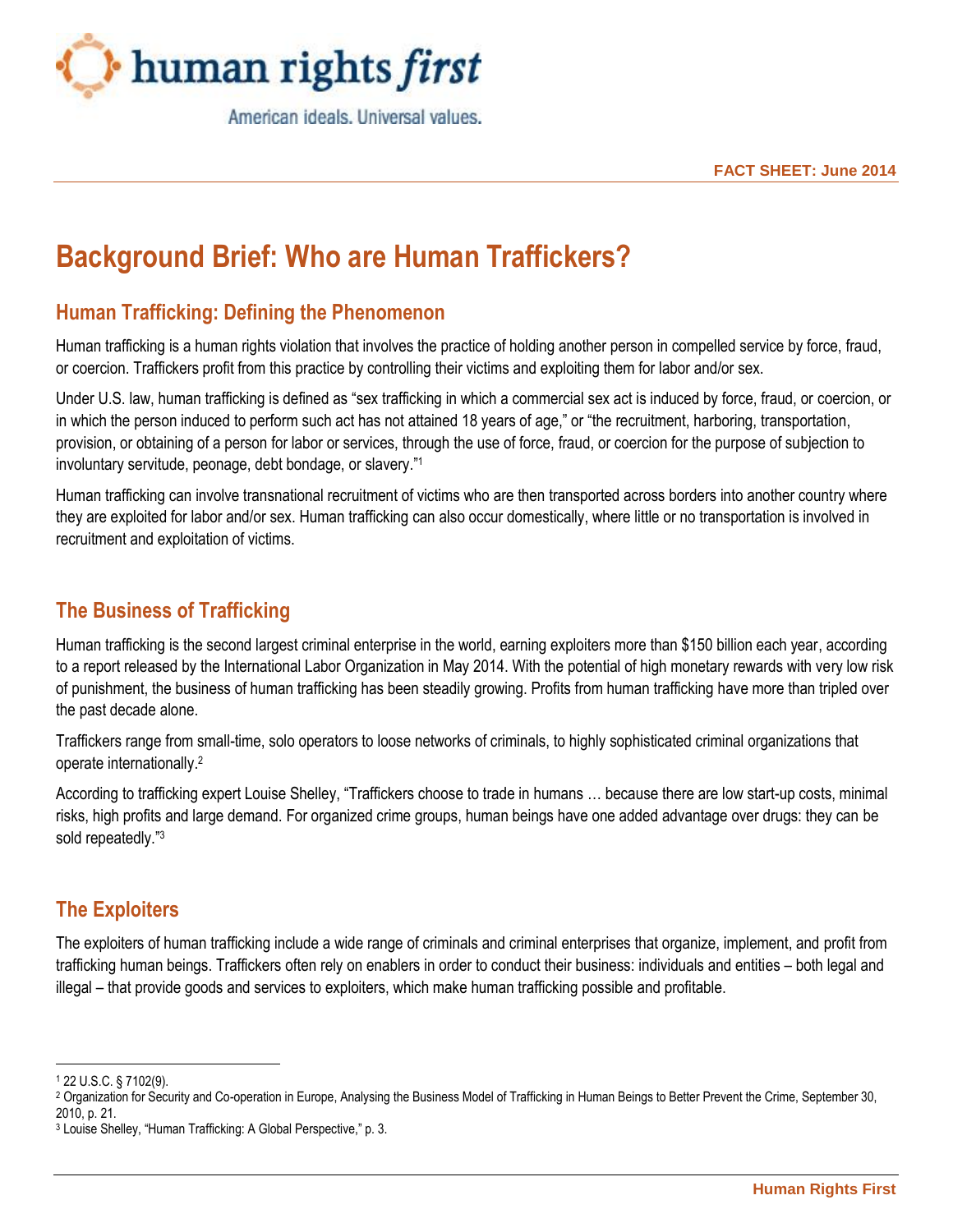According to the Organization for the Security and Cooperation in Europe (OSCE), trafficking can best be thought of "as a process rather than a single offence, a process involving different stages or nodes through which victims pass and involving different persons at each stage of the process."

The different actions described below are performed by both single individuals and by multiple people, depending on whether the trafficker is a solo operator or part of a more complex criminal organization.

- 1. **RECRUITMENT/ABDUCTION**. Victims are recruited into slavery by fraud, force or coercion. Exploiters often lure victims with the promise of a better life – for example with guarantees of employment, education or travel. For recruitment purposes, exploiters often use employment and travel agencies, or family and friendship connections. Other exploiters use force or coercion, abducting victims directly or threatening victims or their families with harm if they do not comply.
- 2. **TRANSFER AND TRANSPORTATION TO A POINT OF EXPLOITATION.** Once a victim is recruited or abducted, they are often transferred from the point of recruitment or abduction to a destination where they will be exploited for labor or sex. This movement can be across town, within a country's borders, or across borders, and can take place by land, sea or air. In some instances, victims are also transported as cargo -- typically by truck or boat. While the term "trafficking" suggests movement, a victim can be trafficked into forced labor without even leaving his or her own home.
- 3. **EXPLOITATION.** Finally, victims arrive at the location where their exploitation will take place, whether it is for commercial sex or labor. The exploitation of human beings can take place in any market where there is demand for commercial sex or cheap labor: victims are often exploited in the agricultural industry, private households, beauty parlors, nail salons, cleaning companies, restaurants, and beyond.

#### **Case Examples**

 $\overline{a}$ 

The following descriptions of recent human trafficking cases provide an overview of how human trafficking takes place in the United States. These cases portray a range of different kinds of exploiters, from solo operators to more organized criminal networks. The cases also demonstrate the wide range of industries where exploitation takes place. Some of these victims were subjected to force and coercion, while others were lured through fraud and false promises. In some cases victims were recruited and transported from abroad, while in others the victims were recruited domestically:

- A family in New Jersey recruited more than 20 girls and young women between the ages of 10 and 17 from Togo and Ghana to braid hair for up to 14 hours a day for no pay at salons in Newark and East Orange. The exploiters found their victims by identifying families seeking to send their daughters to the United States for school or jobs. The victims' passports were taken and they were beaten or threatened if they did not return home immediately after work. 4
- A group of 17 exploiters based in Ohio and Pennsylvania lured women and girls one victim was 12 years old -- with promises of love and wealth, and then trapped them and forced them to become prostitutes in a multi-state prostitution ring based at truck stops.<sup>5</sup>
- A couple in Texas lured a widowed mother of six children, from Nigeria to work in their home. Once she arrived, they confiscated her identification documents and restricted her movement, holding her in domestic servitude for eight years. The victim worked seven days a week, for approximately 16 hours a day for virtually no pay.<sup>6</sup>

<sup>4</sup> U.S. Department of Homeland Security: US. Immigration and Customs Enforcement. http://www.ice.gov/news/releases/1009/100920newark.htm <sup>5</sup> United Nations Office of Drugs and Crime, Human Trafficking Case Law Database: https://www.unodc.org/cld/case-law-

doc/traffickingpersonscrimetype/usa/2011/united\_states\_v\_robinson\_.html